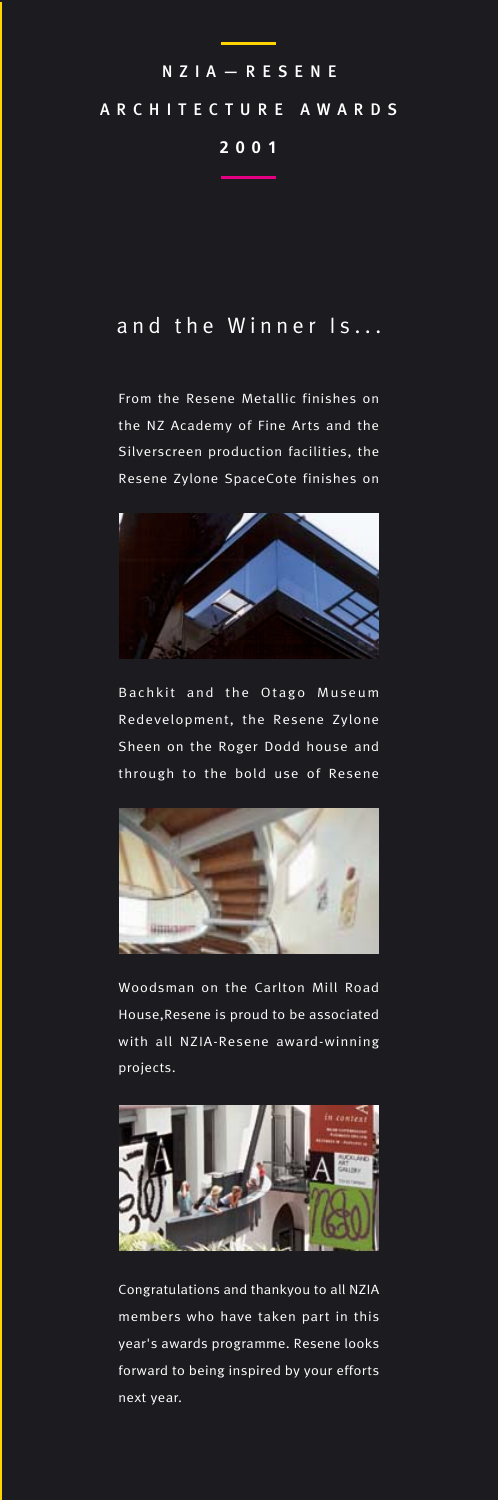

The Group



Brake House

House at 17 Royal Terrace



Longbeach School



The New Gallery Building



Royal Sun Alliance Building



Bachkit







New Gallery for Fine Arts



Otago Museum Development



Carlton Mill Road

The New Zealand Institute of Architects announced its 2001 National and Regional Awards at a Gala Dinner at Te Papa in May. These are the most significant professional recognition architects can receive in New Zealand.

The Institute's premier award, the Gold Medal, was presented to The Group, an Auckland group of architects who practised in the late 1940's and 1950's. Ted Nightingale, the original founder of Resene paints commissioned Bill Toomath from Group Architects to design his home during The Group's heyday. The design at the time was very unique the floor was cast followed by the roof, then the walls were literally built between the two casts as the roof was raised to complete the shell.

### **NZIA-Resene Gold Award**

The Group

#### **NZIA-Resene 25 Year Award**

Brake House, Titirangi, Mark-Brown Fairhead Sang Carnachan

#### **NZIA-Resene National Awards**

House at 17 Royal Terrace, Dunedin, by Roger Dodd Architect Longbeach School, Ashburton, by Peter Beaven Architects The New Gallery Building, Auckland, by Mitchell and Stout Architects

#### **NZIA-Resene Northern Regional Awards:**

Bambury House, Western Springs, Auckland, by Jasmax

Dowell House, Takapuna, by Architects Patterson

Linn Beach House Alteration, Whangamata, by Esotero Architecture & Design

Hall House, Te Puna, Tauranga, by Manning & Associates

The Point Apartments, Auckland, by Craig Craig Moller Architects & Interior Designers

Civic Theatre, Auckland, by Jasmax

Royal & Sun Alliance Centre (Lobby), Auckland, by Noel Lane Architects

Corporate Headquarters for Sales Technologies, Auckland, by Architectus: Bowes Clifford Thomson

Ford Motor Company (NZ) Ltd, Manukau City, by Jasmax

Bachkit, Kumeu, by Andre Hodgskin Architects

Teachers Support Services Centre: Auckland College of Education, Epsom, Auckland, by Architectus: Bowes Clifford Thomson

#### **NZIA-Resene Central Regional Awards:**

Goldsack Harris Interior, Wellington, by Architecture+

Wellington International Airport, Wellington, by Craig Craig Moller Architects & Interior Designers

Silverscreen Productions, Wellington, by Herriot + Melhuish Architecture Limited

Scots College, Strathmore, by Athfield Architects

New Gallery for the New Zealand Academy of Fine Arts, Wellington, by Herriot + Melhuish Architecture Limited

Wellington City Pedestrian Shelters, by Custance Associates

Labone Cabin, Morrison's Bush, Wairarapa, by Architecture+

#### **NZIA-Resene Southern Regional Awards:**

Sumner House, Sumner, Christchurch, by Wilson & Hill Architects Ltd

House on Carlton Mill Road, Christchurch, by Wilson & Hill Architects Ltd

House at 17 Royal Terrace, Dunedin, by Roger Dodd Architect

Southland YMCA Recreational Centre, Invercargill, by Neil McDowell Architects Ltd

Longbeach School, Ashburton, by Peter Beaven Architects Ltd

Otago Museum Redevelopment Stage Two, Dunedin, by McCoy & Wixon